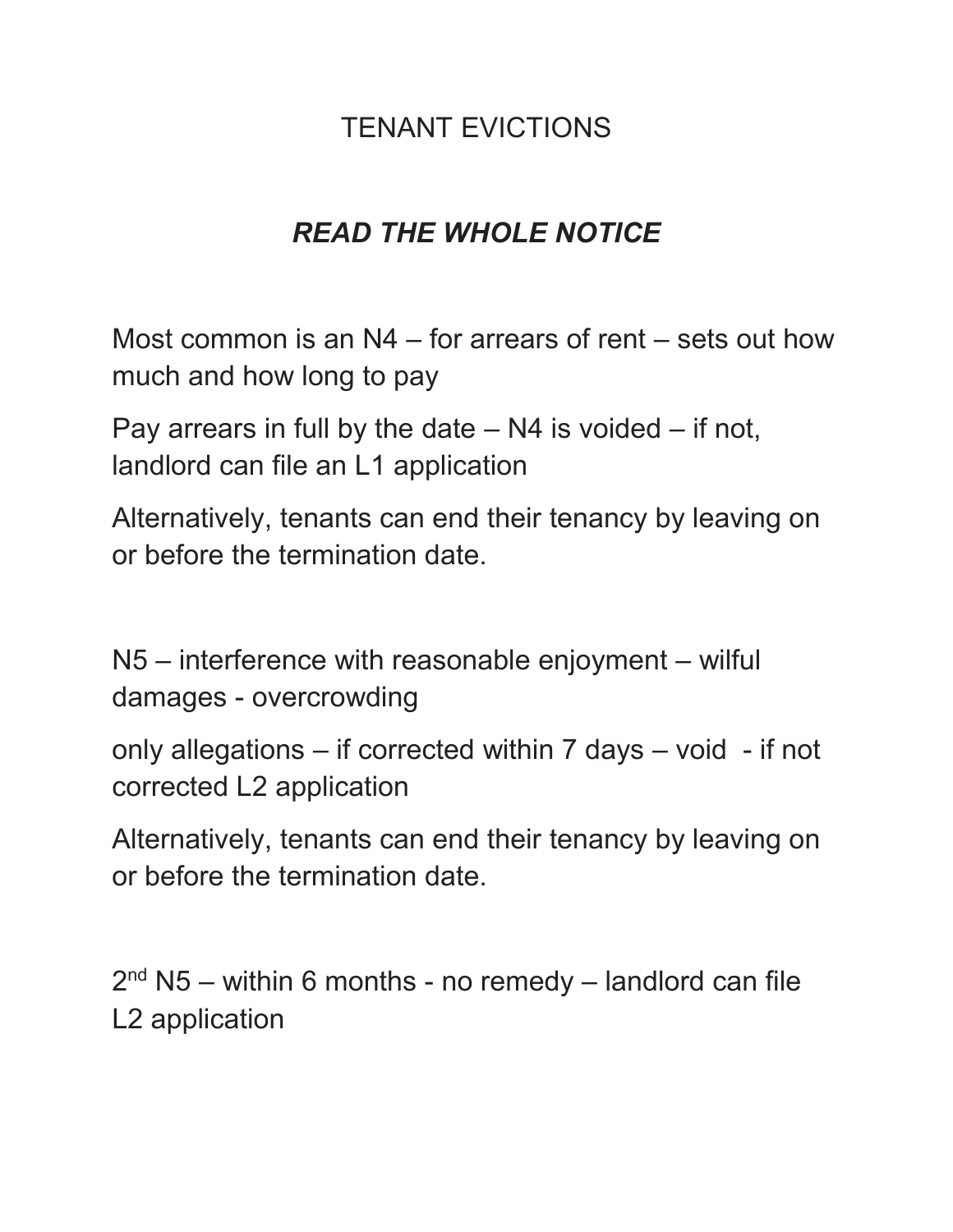N6 – illegal act – no remedy – landlord can file an L2 application

- Illegal act – possession of illegal drug for the purpose of trafficking

N7 – interference with landlord / damages / impaired safety – landlord can file an L2

N8 – persistant late rent – landlord can file an L2

#### ONUS IS ON THE LANDLORD TO PROVE THEIR CLAIM

N12 – own use – genuine intent to occupy for 1 year / pay 1 month rent – can file an L2

N13 – conversion demolition or extensive repairs – landlord can file an L2

\*\*\* L2 applications need to be filed within 30 days of the termination date on the notice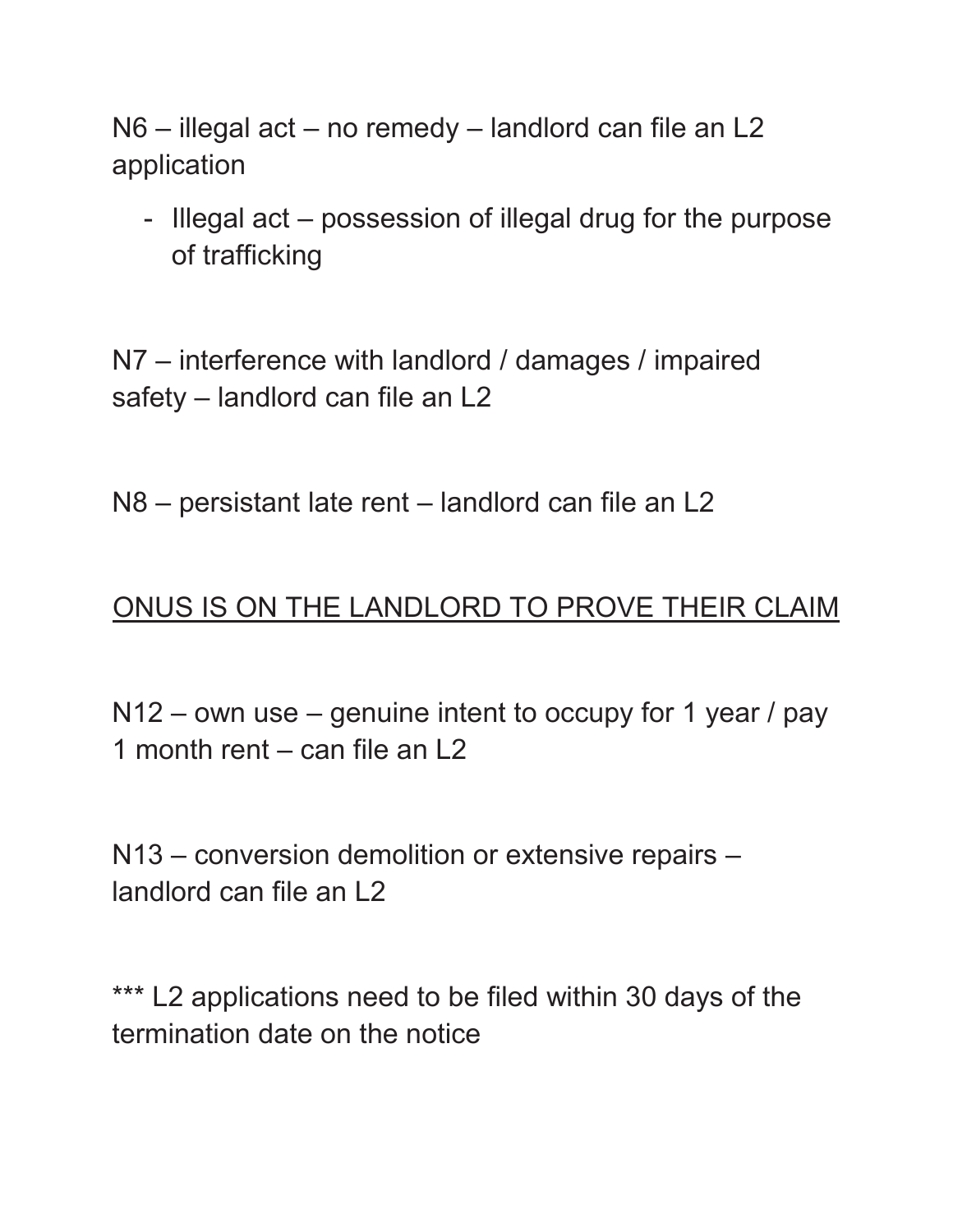The Landlord & Tenant Board will send Notice of Hearing

# **ALWAYS ATTEND THE HEARING SEND SOMEONE IF YOU CAN NOT BE THERE**

ASK TO SPEAK TO TENANT DUTY COUNSEL FOR LEGAL ADVICE

#### GET LEGAL ADVICE *BEFORE* MEDIATION

# IN ALL APPLICATIONS – THE ONUS IS ON THE LANDLORD TO PROVE THEIR CLAIM

Mediation or a Hearing may result in an agreement or an order that requires a tenant to do something specific – or not do something – in order to be in compliance with such an agreement or order.

Following ALL the terms and conditions of a mediated agreement or an order should result in satisfaction of the application and the mediated agreement or order.